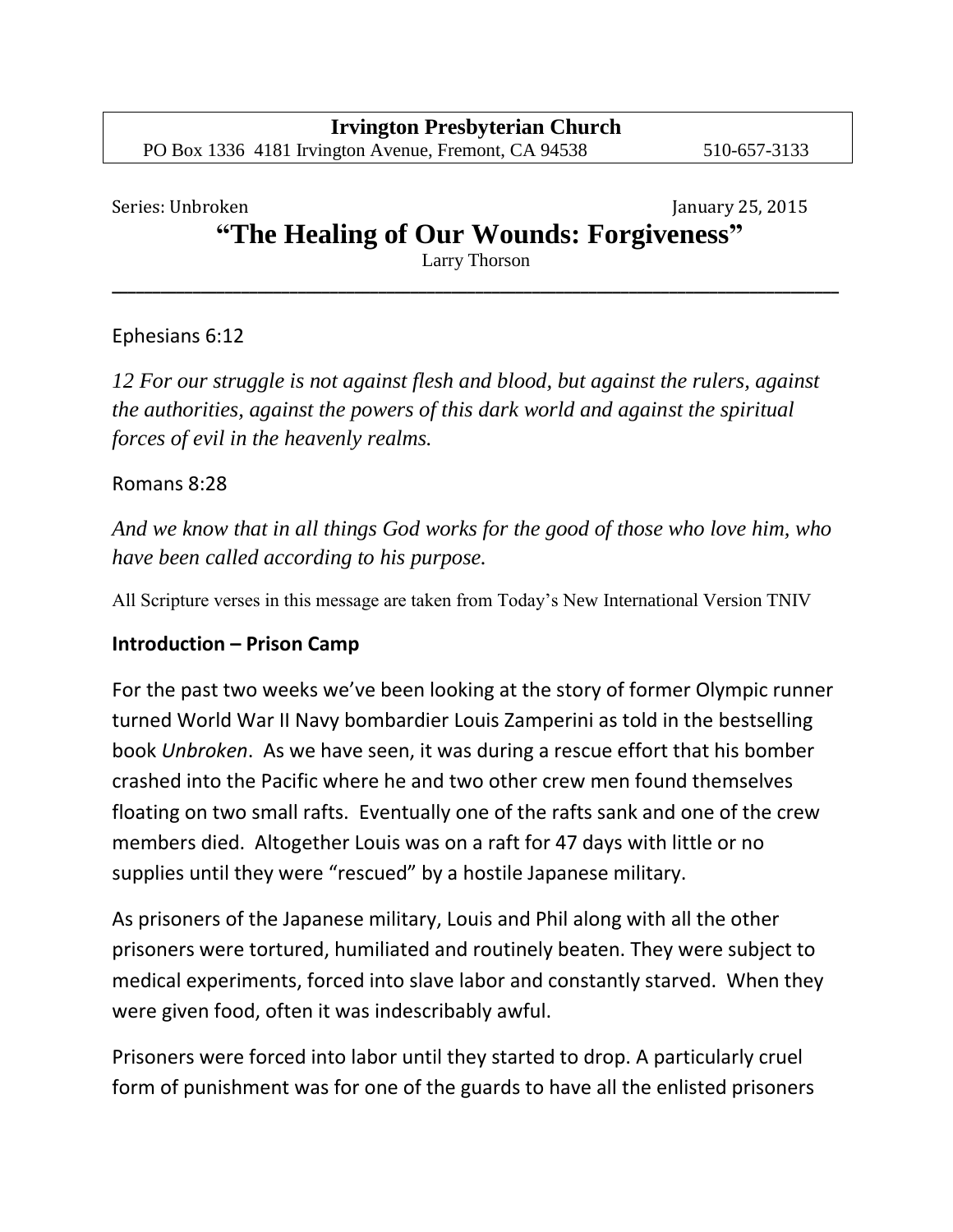hit their own officers in the face as hard as they could. If they didn't hit them hard enough, guards would club them. In one two hour period, all the officers, including Louis, got hit in the face by their own men about 220 times.

Conditions were so brutal that of the 34,000 prisoners of war in Japan, more than 37 percent died there, far more brutal than any of the other nations involved in World War II.

Prisoners sometimes fought back, sometimes in very creative ways. One example was a group of Scottish prisoners who were not only being starved; they were forced to load food on boats so that the enemy soldiers who were starving them would be able to eat in abundance.

So to fight back, Louis writes that these starving Scotsmen would drink excessive amounts of tea on the job. The enemy couldn't figure out why the Scots loved Japanese tea so much. Louis writes, *"It was actually an elegantly simple form of sabotage. The Scots would drink tea all day, then take turns urinating on the rice, so that by the time it reached its destination, it had spoiled."*

For Louis, his darkest moments involved a guard they nicknamed "The Bird." Louis says of the Bird *"He would beat POWs every day, fracturing their windpipes, rupturing their eardrums, shattering their teeth, tearing one man's ear half off, and leaving them unconscious. He combined physical with emotional torture. He wanted to humiliate, to destroy a prisoner's sense of humanity."* 

## **A Resiliency to Deal with Evil**

Louis would have to deal with the anger that naturally developed as a result of his experiences as a prisoner. What do you do when you're hurt, angry, and bitter? Where is God? How can we live an unbroken life in a world with evil that just won't go away? But deep within us, God has developed a capacity within us to deal with anger. It is a resiliency to forgive that we don't even know exists until it's tested.

Before we discover that resiliency, we have to remember evil exists and it's everywhere. You alone are not its only target. The apostle Paul wrote in Ephesians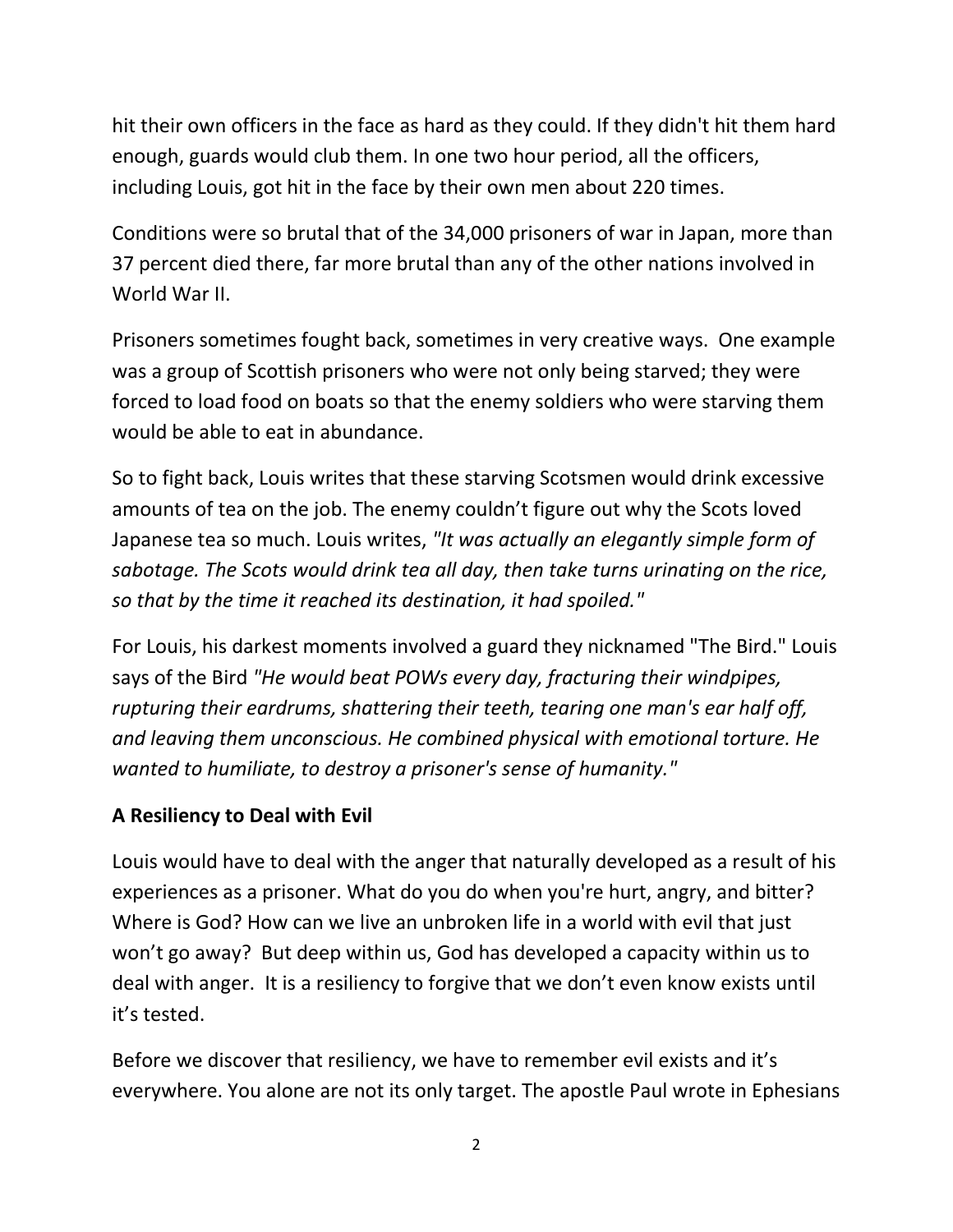6:12 *For our struggle is not against flesh and blood, but against the rulers, against the authorities, against the powers of this dark world and against the spiritual forces of evil in the heavenly realms.* Evil is real. What that means is when we talk about anger or sin, we're not talking about problems human beings can solve easily.

When we think of Louis, it wasn't fair that the meanest guard in the meanest military, the Bird, hated him the most. The first time Bird met him he beat him for not looking him in the eye, and then beat him for looking him in the eye. He illegally kept him from being registered as a POW with the Red Cross so his family couldn't know he wasn't dead. He was assigned to clean up the pigsty, forced to use his bare hands with the filth, and eat slop for a pig to stay alive. On top of it the Bird beat Louis every day and tried to humiliate and de-humanize him.

## **God Cares Through People**

Recognizing that sins exist everywhere in this world, we also have to recognize that God cares about what happens to us and about how God shows that care. Even in the prison camp, God was there for Louis and will be for you in your prison experience.

A guard came up to Louis, knocked on the door, and said, "Are you a Christian?" Louis said, "Yeah." He wasn't sure what to say since he hadn't been to church since he was a kid. The last time he had been to church, he had gotten there late and a priest walked over to him, twisted his ear, and sent him home to get a note from his mom to explain why he came late. He never went back. They apparently handled coming late to church differently back in that day than we do in our day.

Louis told the guard, "Yeah, I'm a Christian." The guard Kawamura said, "I'm a Christian too," and he gave Louis a pencil and paper so they could communicate. He began to give him food out of his own supply.

One day another guard came to the cell, and rammed a stick through the door window into Louis's face like he was trying to poke out his eye. The next day, Kawamura saw Louis's bloody face and asked him what happened. When Louis told him, he just lifted his arm and pointed to his bicep. A couple days later,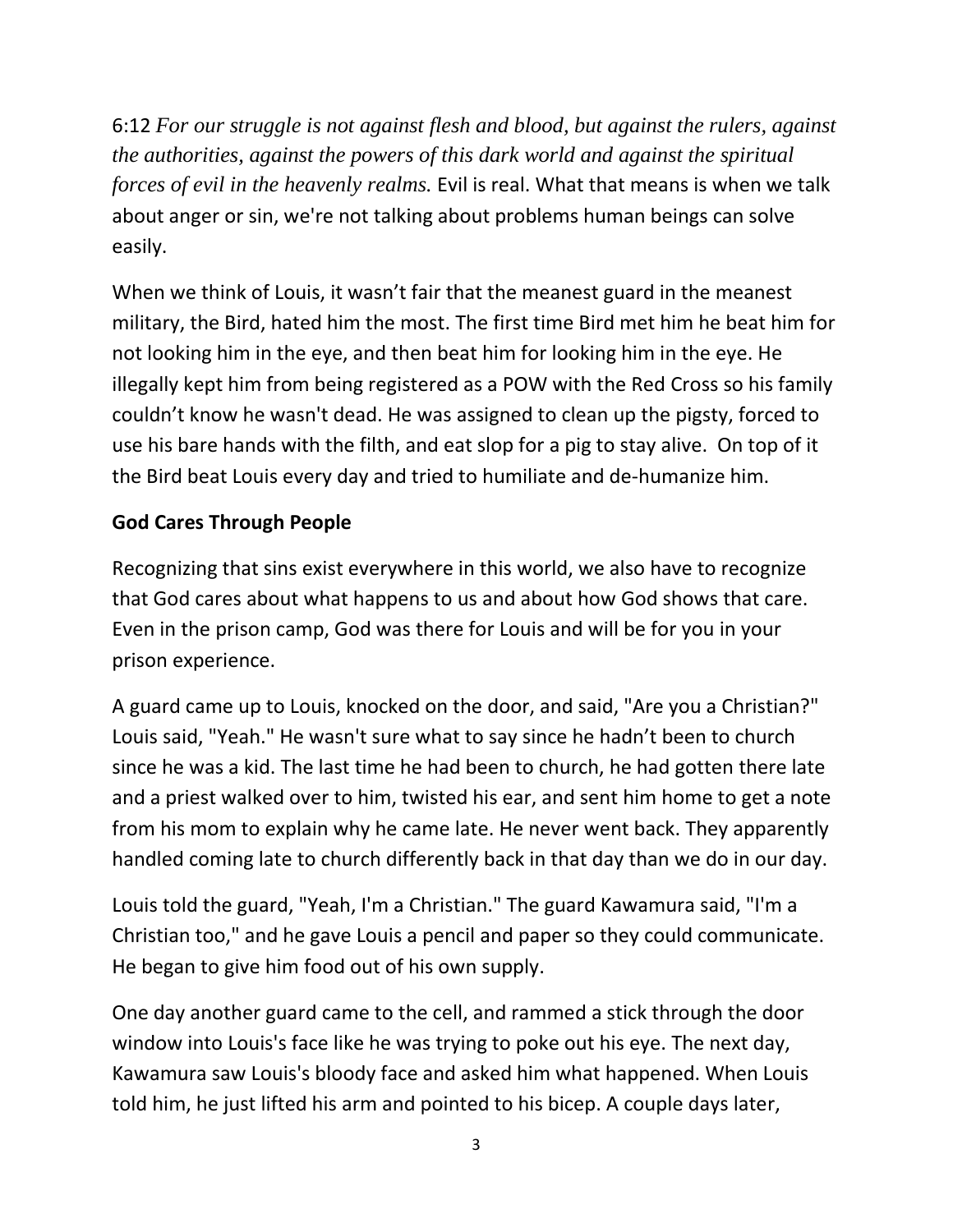Kawamura came back and pointed out the door so Louis could see that vicious guard, who had now been bandaged around his mouth and his head because Kawamura had taken care of his little friend Louis.

Later on, a private named Yukichi Kano also a Christian, risked his life to sneak charcoal for men to heat their room, or give them blankets to keep them warm, or get them medical help so they could stay alive. Kano risked his own life to do that for them. Pappy Boyington, another remarkable friend of Louis' who got the Medal of Honor, wrote, *"There was a way braver man than I in that camp,"* and he named this Japanese private, Kano.

These were men who were literally obeying Jesus' command, "Love your enemies…" Just think you might be God's instrument of care for someone going through a difficult time. Think about that when you have a chance to do an act of kindness.

# **Time Alone Doesn't Heal All Wounds**

As good as that help was, Louis would still have to deal with the anger building within him. We know now that time isn't a guaranteed healer of all wounds but God is the one who can heal wounds. Louis' suffering was so intense years later, after he was out of prison and back home, he began to experience flashbacks, and he'd have nightmares every night about "The Bird." He had one dream where in the dream he was finally able to attack "the Bird." When he woke up, he realized he was in his own bed, choking his pregnant wife.

He suffered from what we would now call Post-Traumatic Stress Disorder. His method of managing it involved alcohol. But Louis heard a young preacher named Billy Graham preaching on John 3:16*: "For God so loved the world, that he gave his only Son, that whoever believes in him should not perish but have eternal life."*

It took Louis awhile, but he eventually surrendered his life to Jesus. When he went home it was to a house full of wine, champagne, even a 300-year-old bottle of incredibly expensive cognac, and he knew what God was calling him to do. He took the wine and poured it down the drain. He took the champagne and poured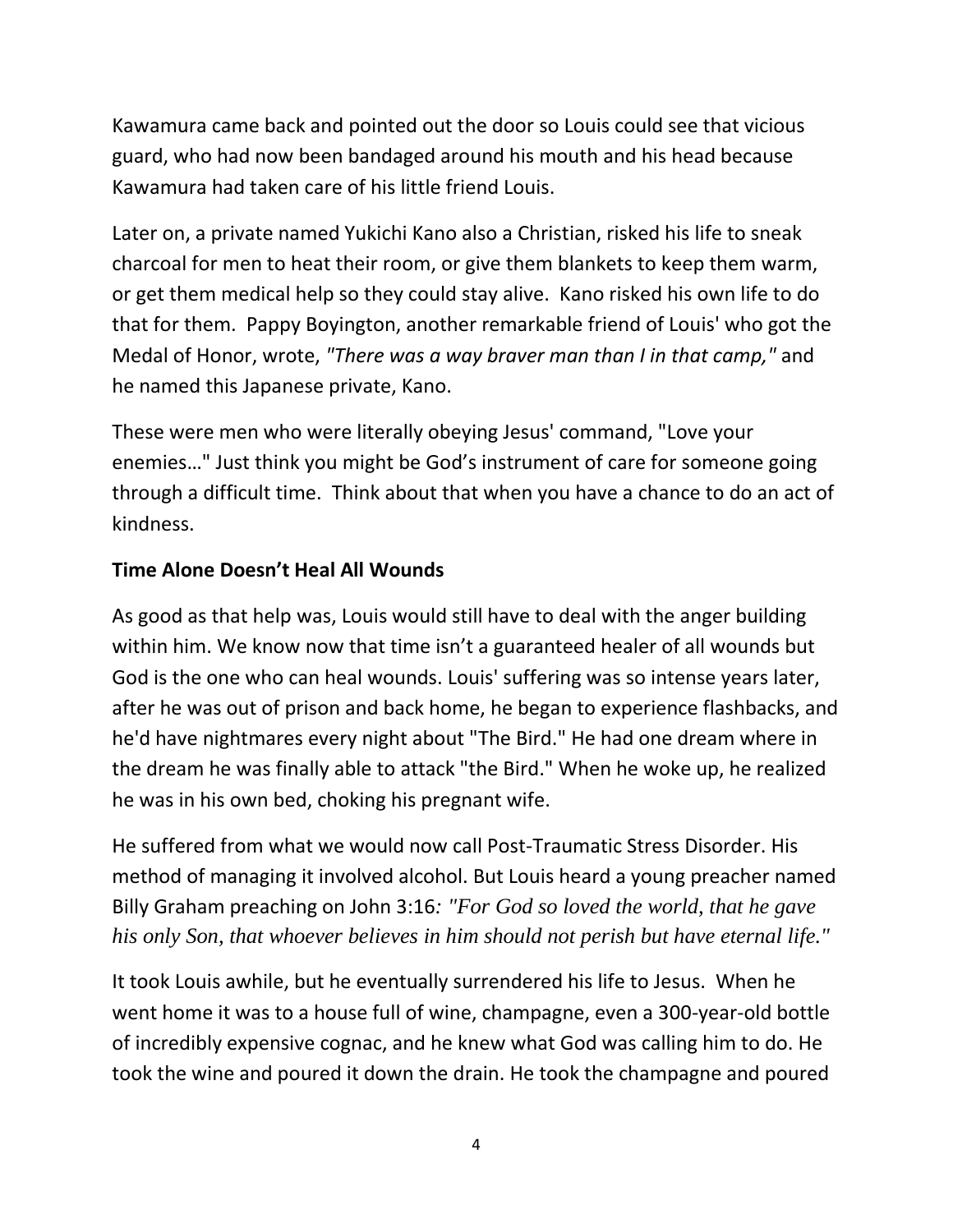it down the drain. He took the cognac and returned it for a whole lot of money. Then he went to bed and never had another nightmare about "the Bird."

I have to admit, that is a highly unusual and an amazingly quick recovery but with God all things are possible. He said, *"It's as if the doctor had cut the hating part of my brain away."* God can do that. Deep within us God has planted the capacity to forgive that we don't know we have because it's covered up with years of abuse. But as Paul discovered *"…if anyone is in Christ, he is a new creation; the old has gone, the new has come!"* To unleash that capacity to forgive, we need Christ living his life through us and then to take some steps of faith to do things we didn't think we could do.

For Louis one of those things was to return to Japan. Louis was quoted in Time Magazine after the war, *"I'd rather be dead than return to that country. I couldn't stand Japan."* Then one day, he heard Bob Pierce, founder of the Christian relief agency World Vision. Pierce used to pray, *"Let my heart be broken with the things that break the heart of God."* Bob said, *"You know, there's a great need for Jesus Christ in Japan."* He told this crowd, *"Some of you ought to go back to Japan and bring Christ there."*

Louis suddenly found himself convicted that God wanted him to go back to Japan. But understandably he didn't want to go there. He prayed, *"Being a new Christian, Lord, I will need a good, swift, kick in the pants to understand if this is your will for me."*

On the way to his room at that conference, he got in a conversation with a young minister named Eric Folsom, and Eric said, *"Did you hear what Bob Pierce said about some people needing to go to Japan?"* Louis said*, "Yeah."* Eric said, "*I just have this feeling you ought to go. In fact, Louis, God has burdened my heart to give you \$500 to start you on your way to Japan."* Louis wrote, "I didn't know whether to hug him or hit him." Then a singing group who had heard Bob Pierce's talk came up and said, *"We want to give you our tithe money so God can send you to Japan."* So Louis went to Japan to the people and the place he hated.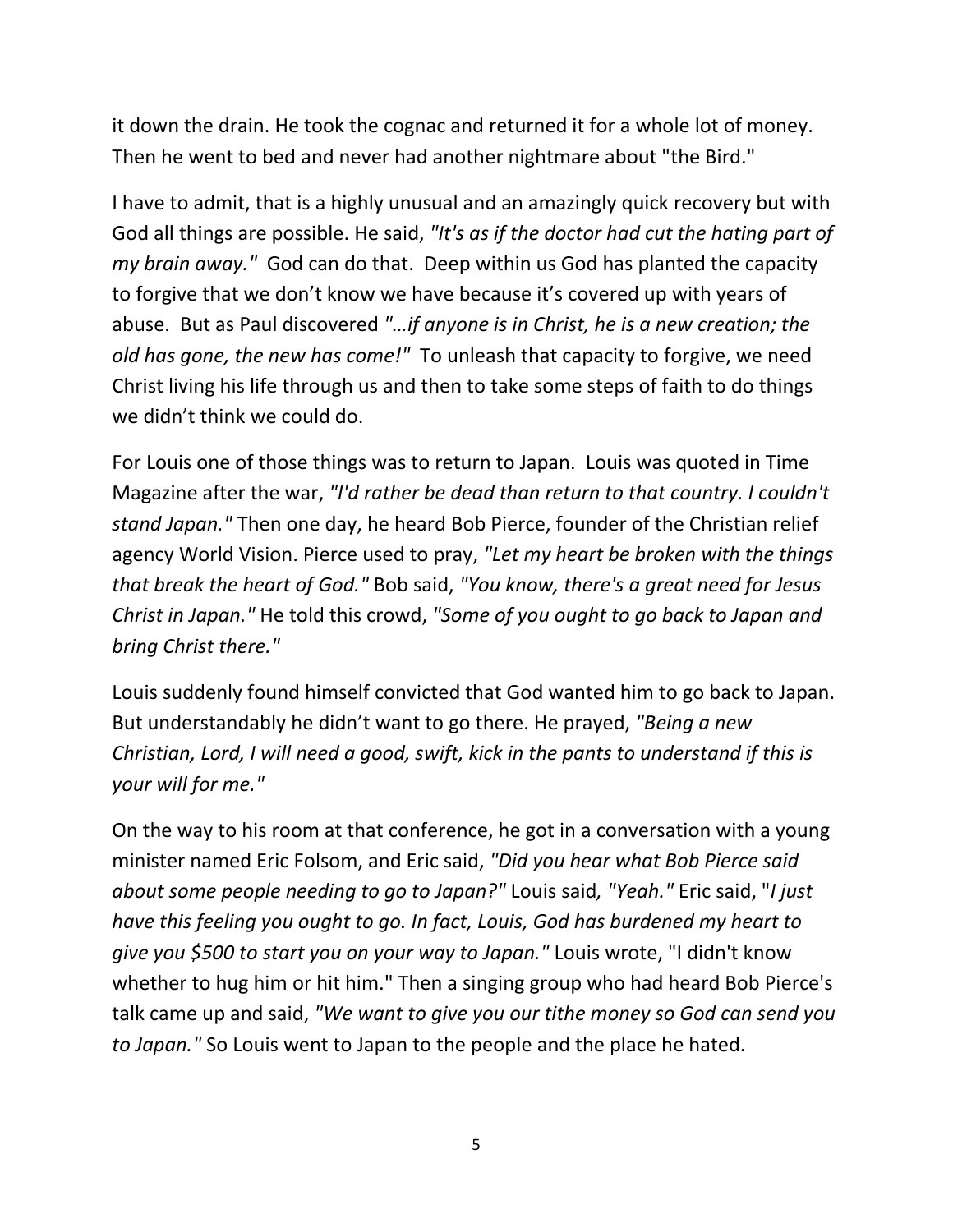In Tokyo, a missionary couple passed a message on from a former soldier, who said to them, *"I was one of those who beat Zamperini and broke his nose. Do you think he has really forgiven me?"* Louis wrote a note saying, *"I have,"* but as he did, he thought, *"You know, it's easy to write. Could I actually say it face to face?"*

He ended up at what was called Camp Sugamo. It had housed every single one of the 850 war criminals in Japan including Louis. So here was Louis preaching the good news of Jesus, to these same men who had beaten him and others like them. He said, *"I gave my usual talk, but never with more conviction, about Jesus Christ, his death on the cross for sinners, his resurrection. When I came to the part about how I had been treated in Japanese prison camps, I thought about tempering the details and emotions, so as not to appear too angry, but I didn't, because otherwise my forgiveness would lack true meaning." "I thought this is so profound about how forgiveness is often a long journey, and it will always mean I will have to look at parts of me I didn't think I would have to look at." "It will always take courageous honesty. It is different than excusing. Forgiveness means truth about the wrongs done, coming to grips with how I have distorted stuff, as well as other people, because repentance and reconciliation, if they can happen at all, can only happen based on truth."*

So Louis went and told them the truth, and told them the gospel, and said, *"Does anybody want to receive Christ?"* He was stunned at how many hands were raised. Then the commander said, *"Those of you who were Louis' guards and heads of prison camps, he'd like to speak to you personally. You may come forward if you wish."* 

Imagine this moment. These people come forward. Louis sees them, numbers of them whom he's named in this book, who cursed him, beat him, starved him, and humiliated him. He felt something he never expected. He actually felt compassion and love. What a gift from God. He leapt off the stage and down into the crowd. He started going up to these guards and embracing them and loving them. He was forgiving them. Only God could activate that kind of change and resiliency in someone. This is what Jesus brings.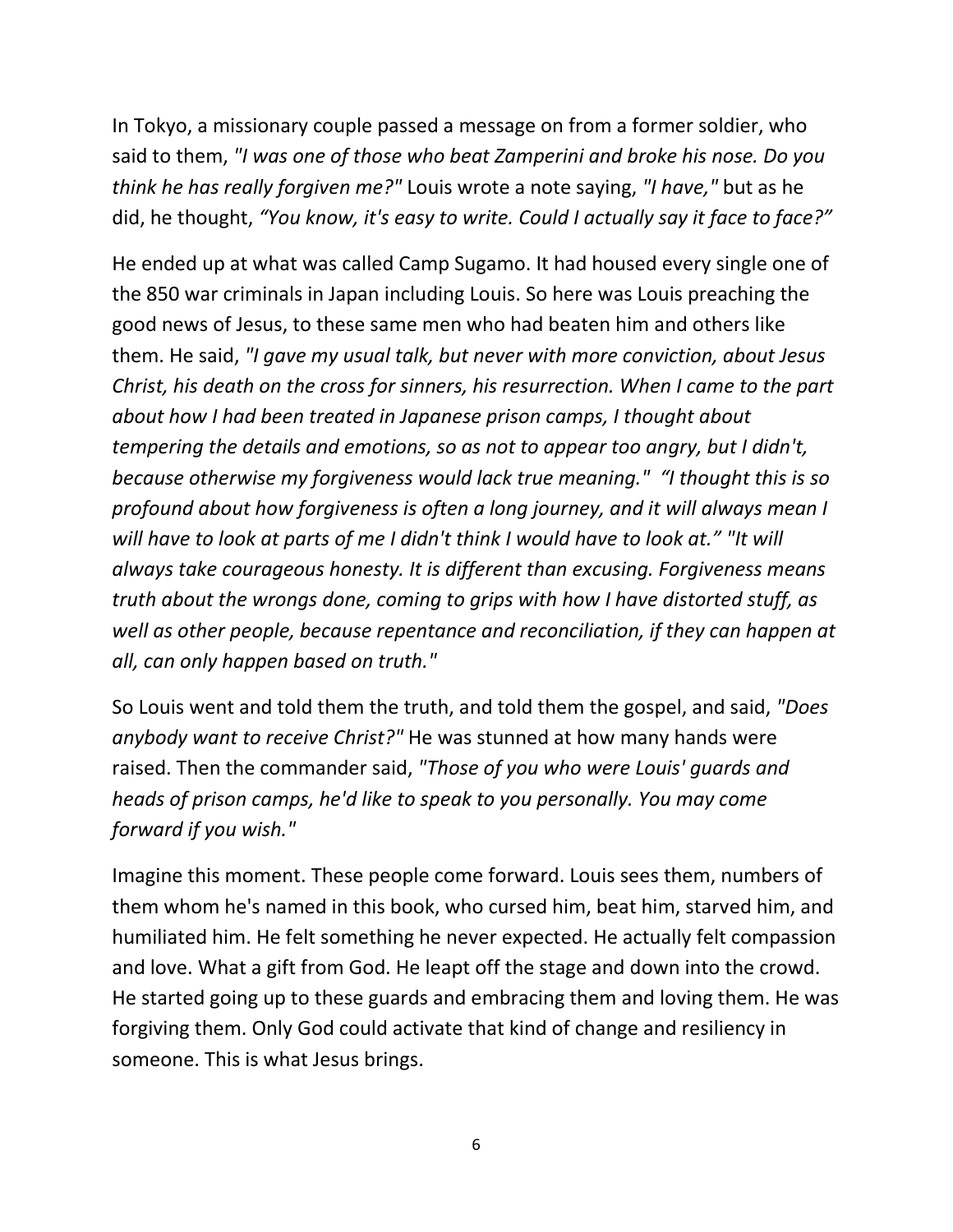One of the guards, James Sasaki who decided that day to become a Christian said, *"I don't understand how you can forgive us. Your Christianity must be real, but I don't understand it."* Louis said, *"It is real, and if you continue in your faith, one day you will understand."* For a whole bunch of people, that was their liberation day.

I think God wants us to become a community where lingering resentment, and gossip, and talking behind somebody else's back and violating Jesus' instruction in Matthew 18:15, *"If you have something against another person, you go to them in person, and speak to them to try to win them back…"*

But what about the Bird? What about the worst person to ever hurt you? For years after the war the Bird was a war criminal who lived in hiding. The Americans and the Japanese were searching for him. Even his mother thought he was dead. But eventually the American occupation of Japan ended and war criminals from WWII were forgotten. Eventually the Bird resurfaced. Amazingly, as a sign that God was at work in his life, Louis reached out to him in a letter and offered to come to Japan and meet with him. The Bird refused the offer. He wasn't sorry for anything he had done.

We'd all like to think that when we finally put our anger aside and muster the energy to confront the one who hurt us that the other person would apologize. But we know that's not going to always happen. When it doesn't happen, it's like even more fuel poured on our fire. But Louis did the right thing in reaching out. A sign that we're being repaired and not just broken is when we can make the effort to reach out to the person who hurt us as long as we're safe. Our emotional well being is not dependent upon the response of the other person.

## **Conclusion**

Think about whom you need to reconcile with? Where does your heart need to forgive? What's God calling you to do right now? Where have you gotten cold? Where have you just decided you're going to hold something against someone and put them in the category of somebody I don't have to love? I'm going to have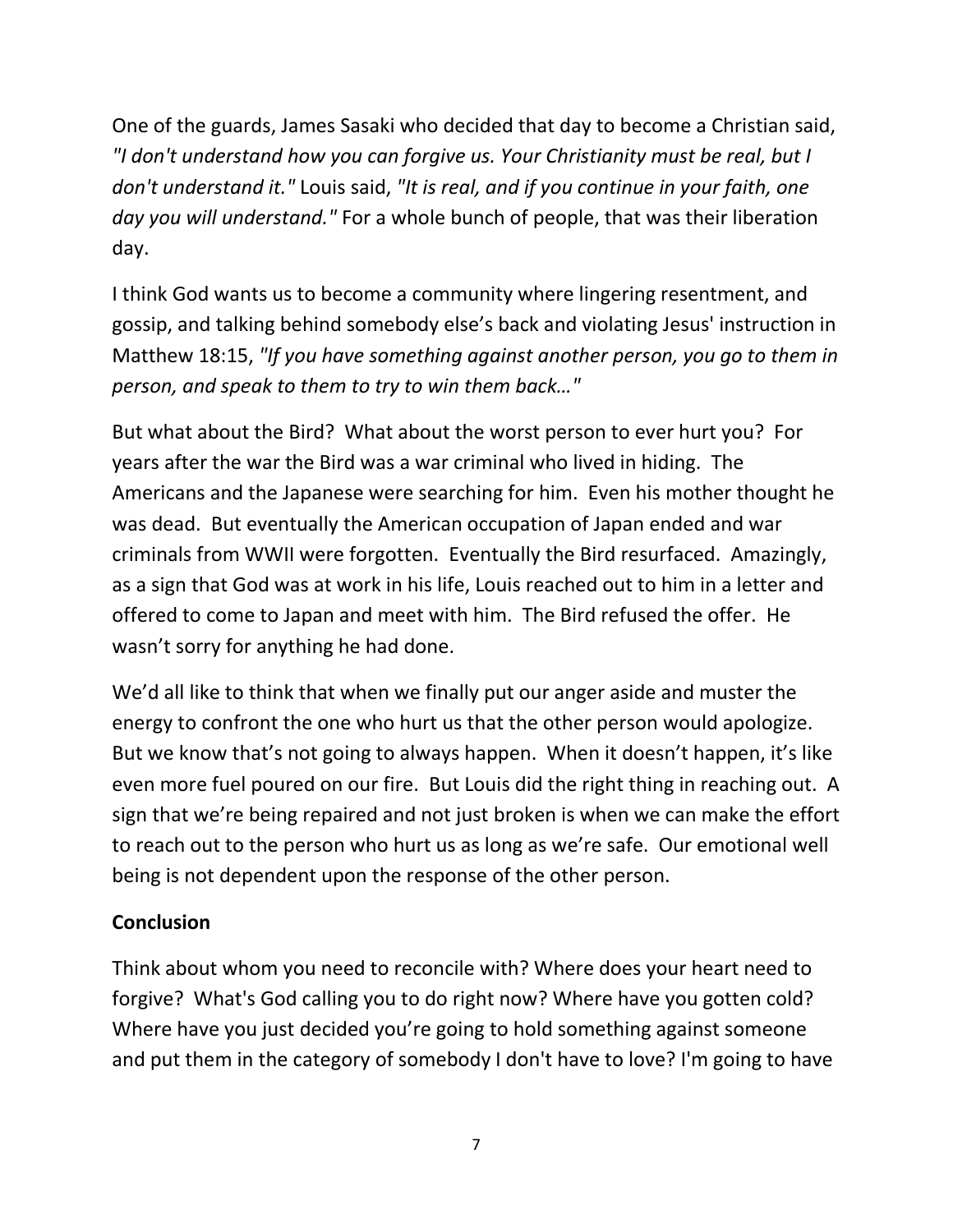a hardened heart. I'm going to have a bad attitude. I'm going to have an unforgiving spirit. I choose to do that.

Where do you need to say, "O God, forgive me. O God, help me. O God, I'm the one in prison"? Maybe it involves a spouse, or an ex-spouse. Maybe it's somebody in your family. Maybe it's somebody who hurt you badly. Maybe you don't even know what to do yet, and that's all right. God will show you as you're ready.

Will you say right now, "God, I want to surrender my heart; I want to confess my unforgiving spirit"? Then will you take Jesus seriously, and will you go? Will you stop making excuses? Will you stop letting yourself off the hook? Will you make the call? Will you schedule the time together? Will you confess what needs to get confessed? Will you honor Jesus Christ by having the ministry of reconciliation in your life?

### **Next Week**

What happened after the war for Louis Zamperini? The book Unbroken and the Angelina Jolie directed film Unbroken didn't spend much time on that subject. Forty seven days on a raft and months of beatings in a Japanese prison camp didn't break Louis Zamperini immediately. As humans we have a tremendous amount of resilience to overcome adversity. But adversity takes its toll.

Next week we're going beyond the movie Unbroken into Louis' days after the war. We'll hear Louis speaking at the 1958 Billy Graham crusade at the Cow Palance, nine years after he gave his life to Christ. He'll talk about what led to his decision to give his life to Christ, after he finally realized he wasn't unbroken and what had happened in the last nine years.

Billy Graham had him share his testimony because sceptics in the 1950's were saying that people who gave their lives to Christ at Graham crusades were just faking it and not really becoming followers of Christ. What happened to Louis after the war is the real reason we exist as a church. We live in a broken world that badly needs a Savior. That Savior is Jesus Christ. It's a fascinating story.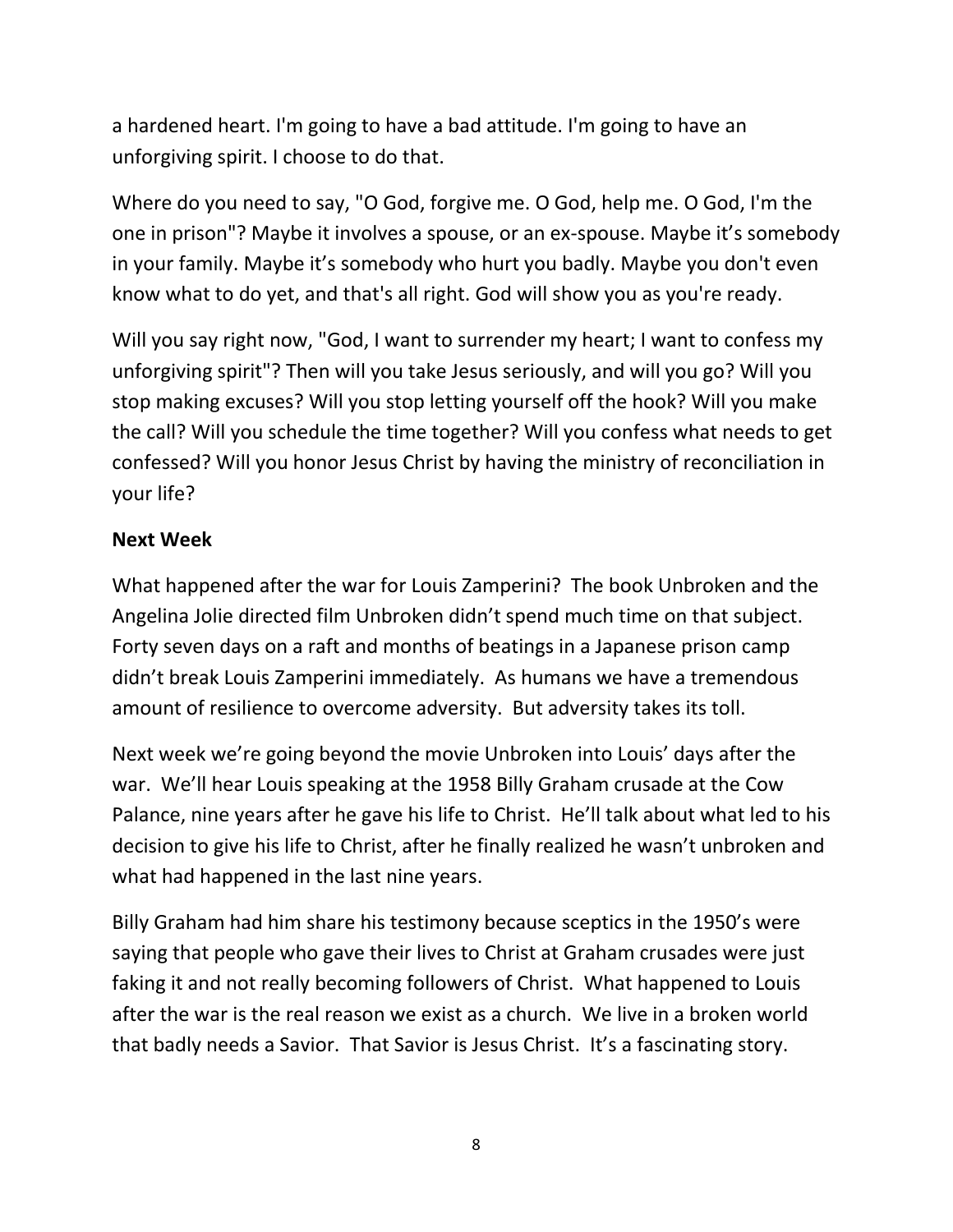# **Questions for Reflection**

#### Ephesians 6:12

*12 For our struggle is not against flesh and blood, but against the rulers, against the authorities, against the powers of this dark world and against the spiritual forces of evil in the heavenly realms.* 

#### Romans 8:28

*And we know that in all things God works for the good of those who love him, who have been called according to his purpose.* 

#### **Ice Breaker Question for Small Groups**

1. What is one thing that is difficult for you to forget and/or put behind you?

**Context:** The Apostle Paul writing to his church at Ephesus and his church in Italy. With persecution of the church everywhere for these early Christians it was easy to get discouraged. It was also easy to blame the Jews, the Gentile governments and nearly anyone who made their life difficult.

- 1. What do you think Paul meant when he said "our struggle is not against flesh and blood?" How might that statement be helpful in overcoming anger toward those who have hurt us?
- 2. What are the "powers of this dark world" and "spiritual forces of evil in the heavenly realms?" Have you ever experienced spiritual forces of evil? How do you imagine that to be like?
- 3. What is the context of Romans 8:28?
- 4. How might Romans 8:28 be understood by refugees of Syria. Notice that Paul doesn't say all things work out for those who love God just that God works for t heir good. How have your experiences coincided with that?
- 5. How could Louis return to Japan and speak to his former prison guards after all they had done to him? What specifically happened to his anger? How does your anger typically recede?
- 6. What can be done when the person who hurt you won't acknowledge what they have done or are glad that they did it?

#### **Application – how would you apply this to your church and life today?**